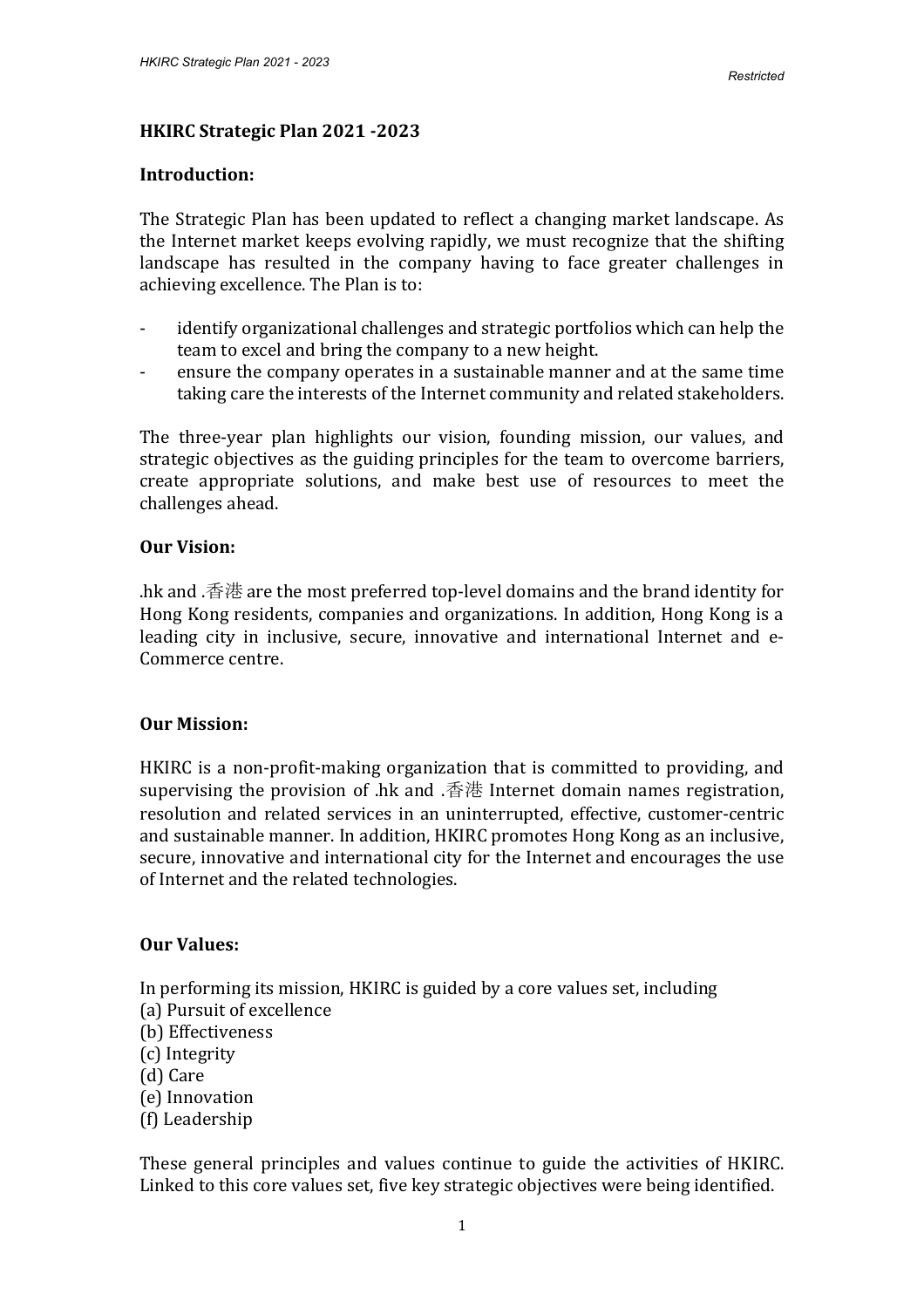## **Strategic Objectives**

- (1) Organizational Excellence
- (2) Operational Efficiency
- (3) Technological Innovation
- (4) Community Engagement
- (5) Business Innovation and Sustainability

These strategic themes will form and shape the company's direction and business objectives over the forthcoming years. **Organizational Excellence**

Proper corporate governance enables the Board and management to pursue objectives that are in the interests of the organization and its stakeholders, facilitates effective monitoring and encourages an organization to use its resources more efficiently. Transparency, accountability and integrity are key concepts in the promotion of good corporate governance. HKIRC will achieve organizational excellence through three strategic alignments, namely 1) corporate governance and control, 2) openness and transparency, and 3) corporate social responsibilities.

| <b>Strategic Focus</b>                            | <b>Key Success Factors</b>                                                                                                                                                                                                                                                                                                                                                                                       |
|---------------------------------------------------|------------------------------------------------------------------------------------------------------------------------------------------------------------------------------------------------------------------------------------------------------------------------------------------------------------------------------------------------------------------------------------------------------------------|
| High standard corporate governance<br>and control | Act in the interests of the Internet<br>$\bullet$<br>community in Hong Kong and the<br>global Internet community, without<br>undue interference by any<br>stakeholders<br>Conduct governance review as needed<br>to ensure governance and control<br>measures are effective and meet the<br>prevailing market needs<br>Conduct regular audits on different<br>aspects e.g. security audit, ISO<br>certifications |
| Openness and transparency                         | Conduct activities in an open and<br>transparent manner that ensures wide<br>public access to all relevant<br>information<br>Balanced attention will be given to the<br>interests of all stakeholders in the local<br>Internet community<br>Maintain a Consultative & Advisory<br>$\bullet$<br>Panel (CAP) and any other consultative<br>panels as needed<br>Expand membership base and promote                  |
| <b>Corporate Social Responsibilities</b>          | member participation                                                                                                                                                                                                                                                                                                                                                                                             |
|                                                   | Uphold the rights of data privacy and<br>$\bullet$<br>freedom of speech, of publication, of                                                                                                                                                                                                                                                                                                                      |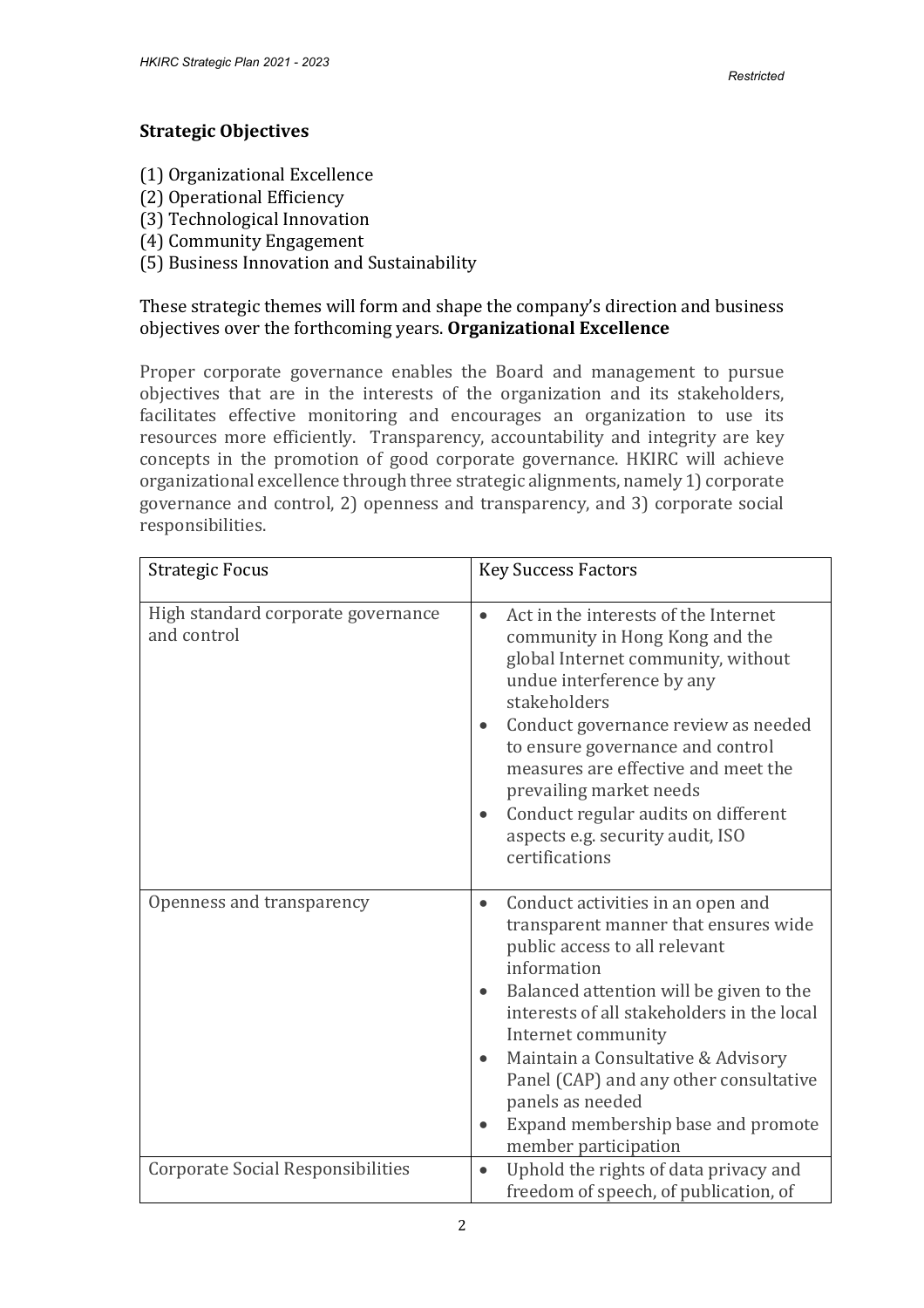| communication and of religious belief<br>in accordance with the laws in force in<br>Hong Kong in the management and<br>administration of .hk domain names<br>Effective use of retained earnings to<br>support community projects, and<br>initiatives that can help to foster the<br>development of local Internet<br>community |
|--------------------------------------------------------------------------------------------------------------------------------------------------------------------------------------------------------------------------------------------------------------------------------------------------------------------------------|
|--------------------------------------------------------------------------------------------------------------------------------------------------------------------------------------------------------------------------------------------------------------------------------------------------------------------------------|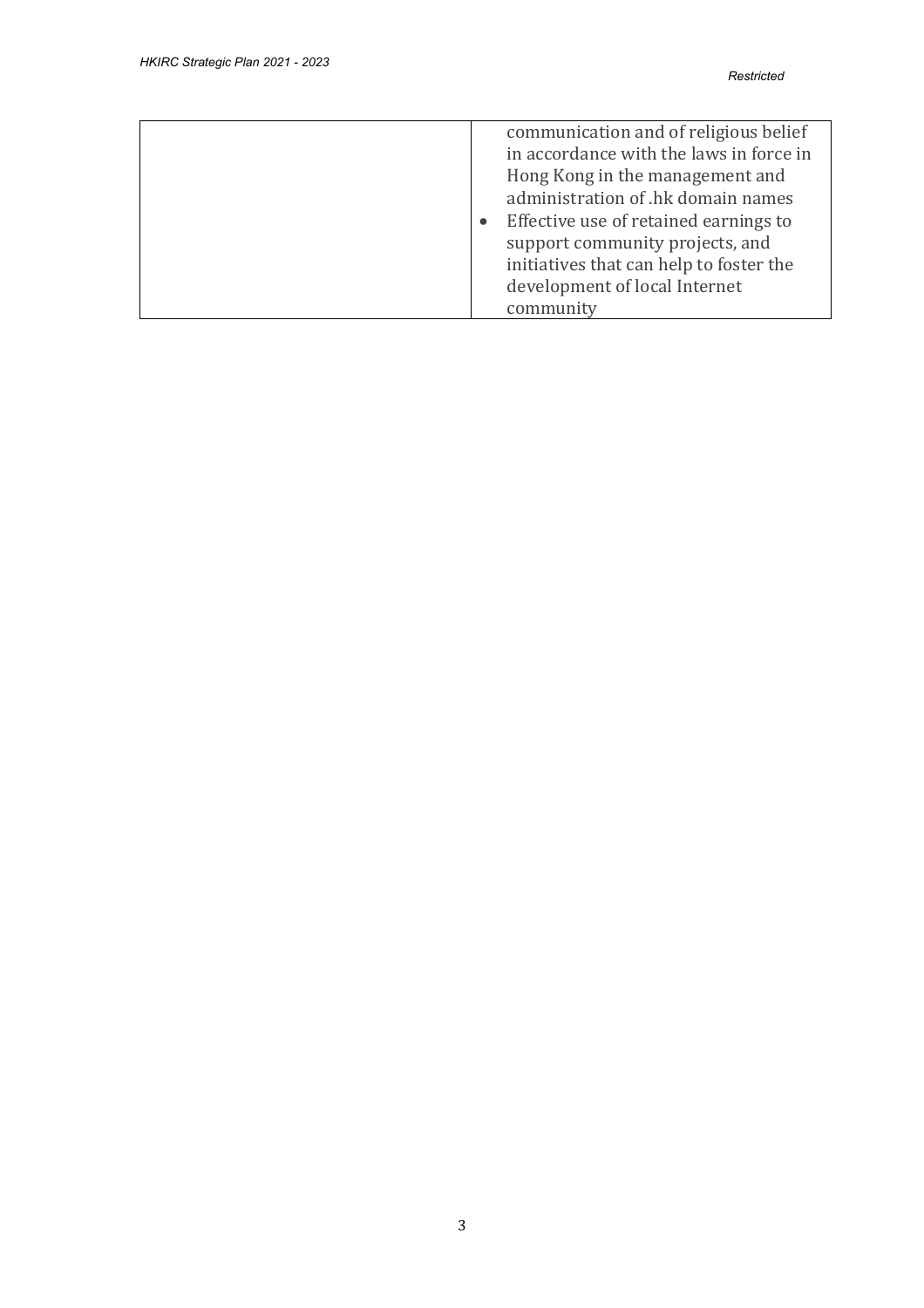## **Operational Efficiency**

Operational efficiency is the capability of an organisation to deliver products or services to its customers in the most cost-effective manner but still ensuring the high quality of its products, service and support. In order to attain operational efficiency, an organisation needs to leverage the resources that contribute most to its success and utilizing the best of its workforce, technology and business processes. Three key strategies are formulated, including 1) efficient registration and administration service, 2) effective customer service and 3) comprehensive distribution channel.

| <b>Strategic Focus</b>                               | <b>Key Success Factors</b>                                                                                                                                                                                                                                                                                                                                                                                            |
|------------------------------------------------------|-----------------------------------------------------------------------------------------------------------------------------------------------------------------------------------------------------------------------------------------------------------------------------------------------------------------------------------------------------------------------------------------------------------------------|
| Efficient registration and<br>administration service | Maintain an efficient and reliable<br>$\bullet$<br>registration system together with<br>Registrars<br>Allow registration to be done through<br>$\bullet$<br>different platforms including desktop<br>computers, mobile devices, tablets,<br>etc.<br>Operate and maintain a stable, secure<br>and interoperable domain name<br>system which abides by the policies<br>and technical requirements laid down<br>by ICANN |
| Effective customer support service                   | Provide a complaint handling<br>$\bullet$<br>mechanism to address issues arising<br>from domain name registration<br>service and other services provided<br>by HKIRC and Registrars<br>Maintain domain name dispute<br>$\bullet$<br>resolution process, with reference to<br>industry practice                                                                                                                        |
| Comprehensive distribution channel                   | Accredited Registrars system to<br>$\bullet$<br>recruit quality Registrars from all<br>geographical locations<br>Increase distribution channel for<br>customer to register and manage<br>the .hk domain names                                                                                                                                                                                                         |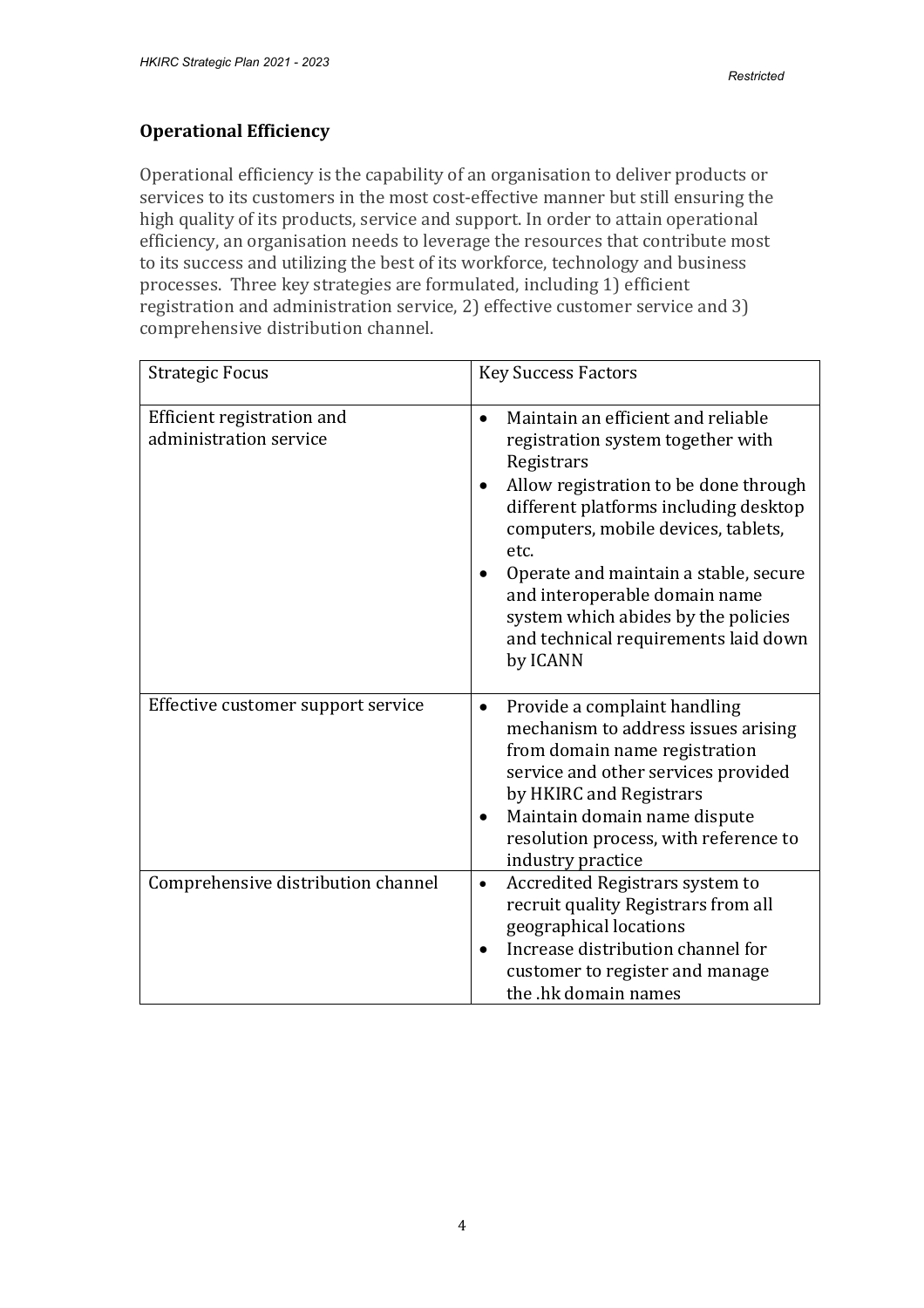## **Technological Innovation**

Technology and innovation are key drivers of competitive advantage in today's knowledge economy. No company can stand still under the pressure of competition and rising customer expectations. An organization needs to constantly enhance products and service quality and increase responsiveness to market demand.

As the registry for .hk top level domain names, apart from maintaining a reliable DNS for the community, HKIRC should also understand what kind of innovation is viable, when to innovate and how to do it successfully. Key strategic focus are 1) Demonstrate technological capability and leadership, 2) Pioneering technology innovations and 3) Protect .hk domains against cyber risks.

| <b>Strategic Focus</b>                                 | <b>Key Success Factors</b>                                                                                                                                                                                                                                                                                                                                                                                                                                             |
|--------------------------------------------------------|------------------------------------------------------------------------------------------------------------------------------------------------------------------------------------------------------------------------------------------------------------------------------------------------------------------------------------------------------------------------------------------------------------------------------------------------------------------------|
| Demonstrate technological capability<br>and leadership | Maintain seamless, robust, secure<br>and uninterrupted DNS services<br>Adopt industry best practice and<br>act as a role model for the<br>industry<br>Achieve top tier IT infrastructure<br>performance at 99.999% uptime<br>in a year                                                                                                                                                                                                                                 |
| Pioneering technology innovations                      | Constantly explore and introduce<br>$\bullet$<br>new technologies to the local<br>Internet community with the aim<br>to enhance the safety of the HK<br>Internet infrastructure (e.g.<br>DNSSEC)<br>To be innovative in the provision<br>of new services, and to anticipate<br>and respond flexibly to new<br>technological and market<br>developments which may impact<br>domain name sourcing,<br>registration and usage, e.g. .hk<br>LOCK and .hk WATCH in the past |
| Protect .hk domains against cyber<br>risks             | Close collaboration with legal<br>authorities, law enforcement<br>agencies and related<br>organisations<br>Implement measures timelyto<br>combat against cyber risks e.g.<br>phishing, faked website, typo<br>squatting etc.<br>Promote cybersecurity<br>awareness to different<br>stakeholders in the chain of trust                                                                                                                                                  |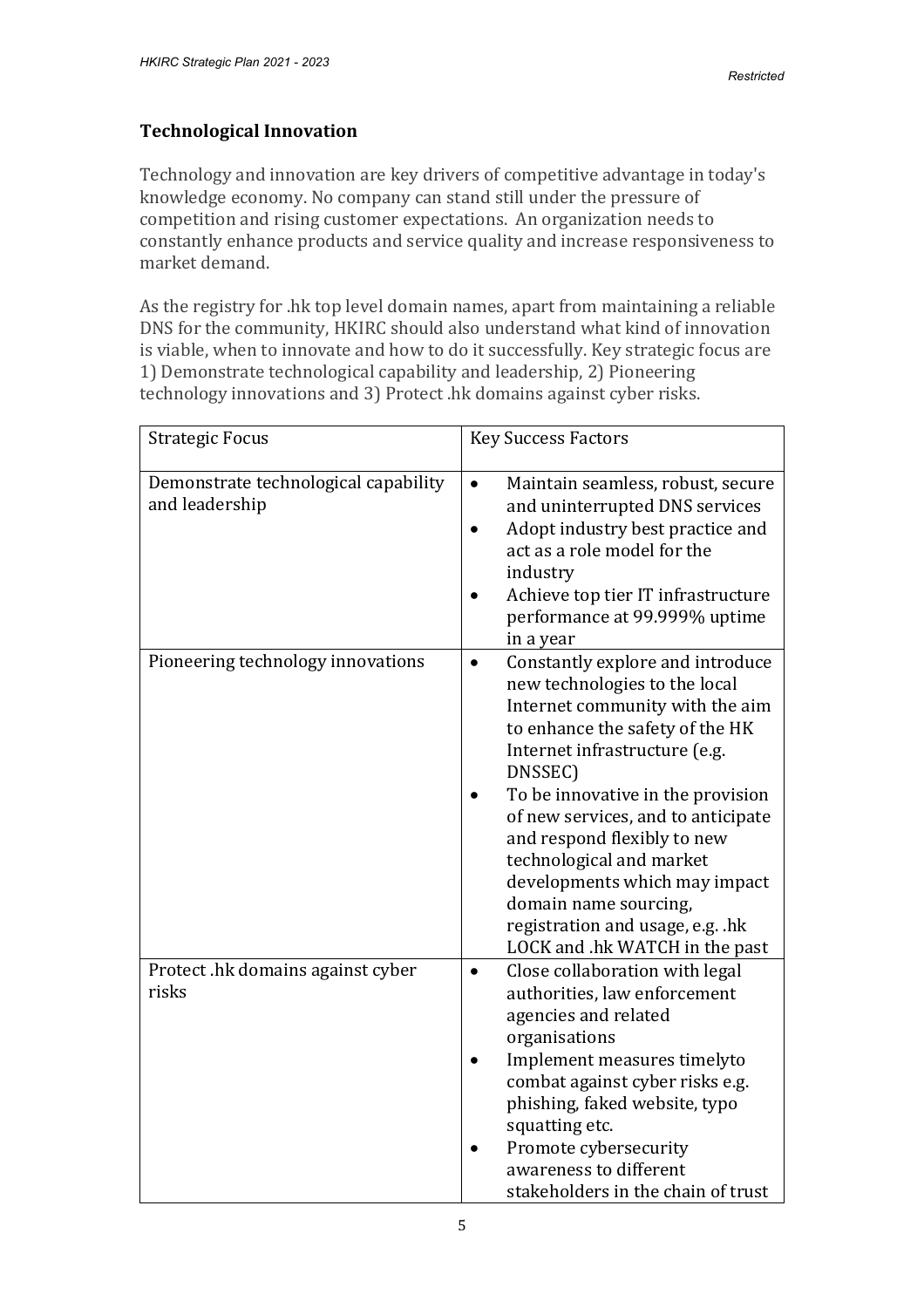| such as ISPs, DNS hosting service |
|-----------------------------------|
| providers, domain registrars etc. |

#### **Community Engagement**

Community engagement is a process to proactively identify community values, concerns and aspirations with the objective to incorporate those values, concerns and aspirations into a decision-making process or processes. The final goal is to establish an ongoing partnership with the community to ensure that the community's priorities and values continue to shape services and deliverables.

HKIRC understands the importance of engagement with the community and therefore will enhance the connections with both local and international Internet community and contribute to foster Hong Kong as a leading digital city in the region. Key strategies fall into three focus: 1) Promote .hk as a unique brand, 2) Connect to the global Internet community and 3) Community Projects

| <b>Strategic Focus</b>                      | <b>Key Success Factors</b>                                                                                                                                                                                                                                                                                                                                                                                                                                                                                                                                                                                                                                                                       |
|---------------------------------------------|--------------------------------------------------------------------------------------------------------------------------------------------------------------------------------------------------------------------------------------------------------------------------------------------------------------------------------------------------------------------------------------------------------------------------------------------------------------------------------------------------------------------------------------------------------------------------------------------------------------------------------------------------------------------------------------------------|
| Promote .hk as a unique brand               | Create added value to .hk domains<br>$\bullet$<br>and build up its branding<br>Promote local companies to use .hk as<br>an indicator of their presence in HK<br>and the origin of their products and<br>services<br>Explore individual use of .hk domain<br>names                                                                                                                                                                                                                                                                                                                                                                                                                                |
| Connect to the global Internet<br>community | Collaborate with Internet<br>Corporation for Assigned Names and<br>Numbers. Organization (ICANN),<br><b>Country Code Names Supporting</b><br>Organisation (ccNSO), Asia Pacific<br><b>Top Level Domain Association</b><br>(APTLD), Chinese Domain Name<br>Consortium (CDNC), Asia-Pacific<br>Internet Research Alliance (APIRA)<br>etc. to understand the development<br>of Internet technologies and bring<br>them to HK if applicable<br>Actively participate in international<br>Internet organizations including the<br>policy making, decision making<br>process<br>Host international Internet<br>conference in HK, e.g. APTLD<br>meeting, APIRA meeting, CDNC<br>meeting or ICANN meeting |
| <b>Community Projects</b>                   | Engage the Internet community with<br>different projects e.g. Best .hk                                                                                                                                                                                                                                                                                                                                                                                                                                                                                                                                                                                                                           |
|                                             | Website Award, Digital Market Place,                                                                                                                                                                                                                                                                                                                                                                                                                                                                                                                                                                                                                                                             |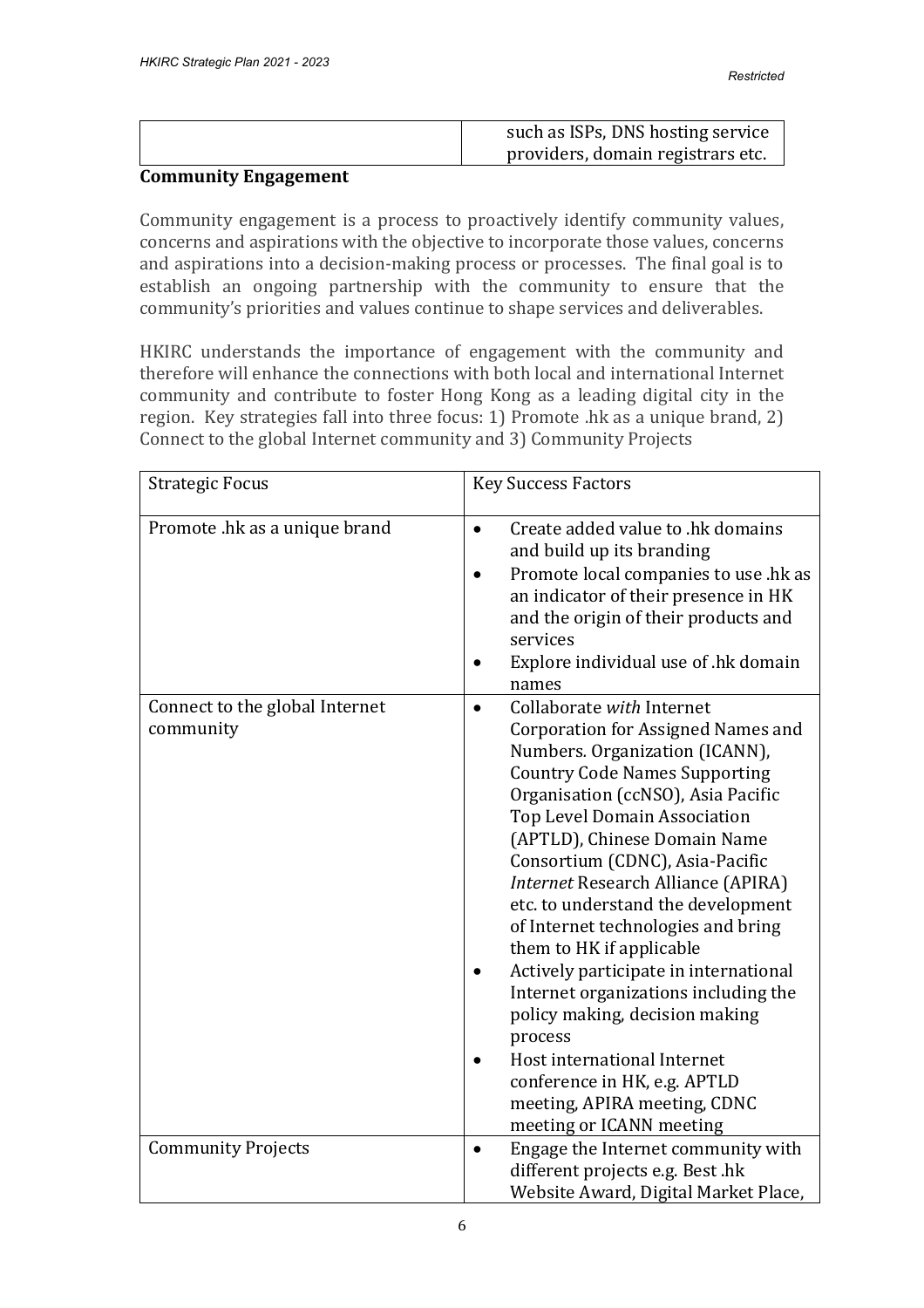|  | Web Accessibility Recognition<br>Scheme, Cyber Security program to<br>SME so as to promote the adoption of<br>best practices and create awareness<br>of ICT developments.<br>Promote HK as an international<br>centre for e-commerce and to<br>encourage for the benefit of the HK<br>community a better understanding<br>and use of Internet and related<br>technology. |
|--|--------------------------------------------------------------------------------------------------------------------------------------------------------------------------------------------------------------------------------------------------------------------------------------------------------------------------------------------------------------------------|
|--|--------------------------------------------------------------------------------------------------------------------------------------------------------------------------------------------------------------------------------------------------------------------------------------------------------------------------------------------------------------------------|

# **Business Innovation and Sustainability**

Business innovation is the creation and adoption of something new that generates business value. This includes new products, services, or processes Business sustainability represents resiliency over time – businesses that can survive shocks because they are intimately connected to the economic, social and environmental systems.

HKIRC aims to achieve these via three strategic initiatives. They are 1) maintaining a balance of the ecosystem, 2) exploring new products and services, and 3) repositioning of HKIRC and HKDNR

| <b>Strategic Focus</b>            | <b>Key Success Factors</b>                                                                                                                                      |
|-----------------------------------|-----------------------------------------------------------------------------------------------------------------------------------------------------------------|
| Maintain a balanced ecosystem     | All stakeholders including the HK<br>government in the ecosystem are<br>well connected and working<br>together closely                                          |
|                                   | Maintain a reasonable number of<br>quality Registrars from different<br>geographical locations                                                                  |
|                                   | Enhance the contractual<br>arrangement between HKIRC and<br>Registrars                                                                                          |
|                                   | Explore the market potential of<br>the mainland China market and<br>move on with the PRC licensing<br>issue on .hk domain registration<br>at an opportune time. |
| Explore new products and services | HKIRC to promote security<br>related products and services,<br>e.g. DNSSEC, brand protection,<br>etc.                                                           |
|                                   | Encourage digital inclusion type<br>of products and services<br>Provide training service and<br>accredit recognized practitioners                               |